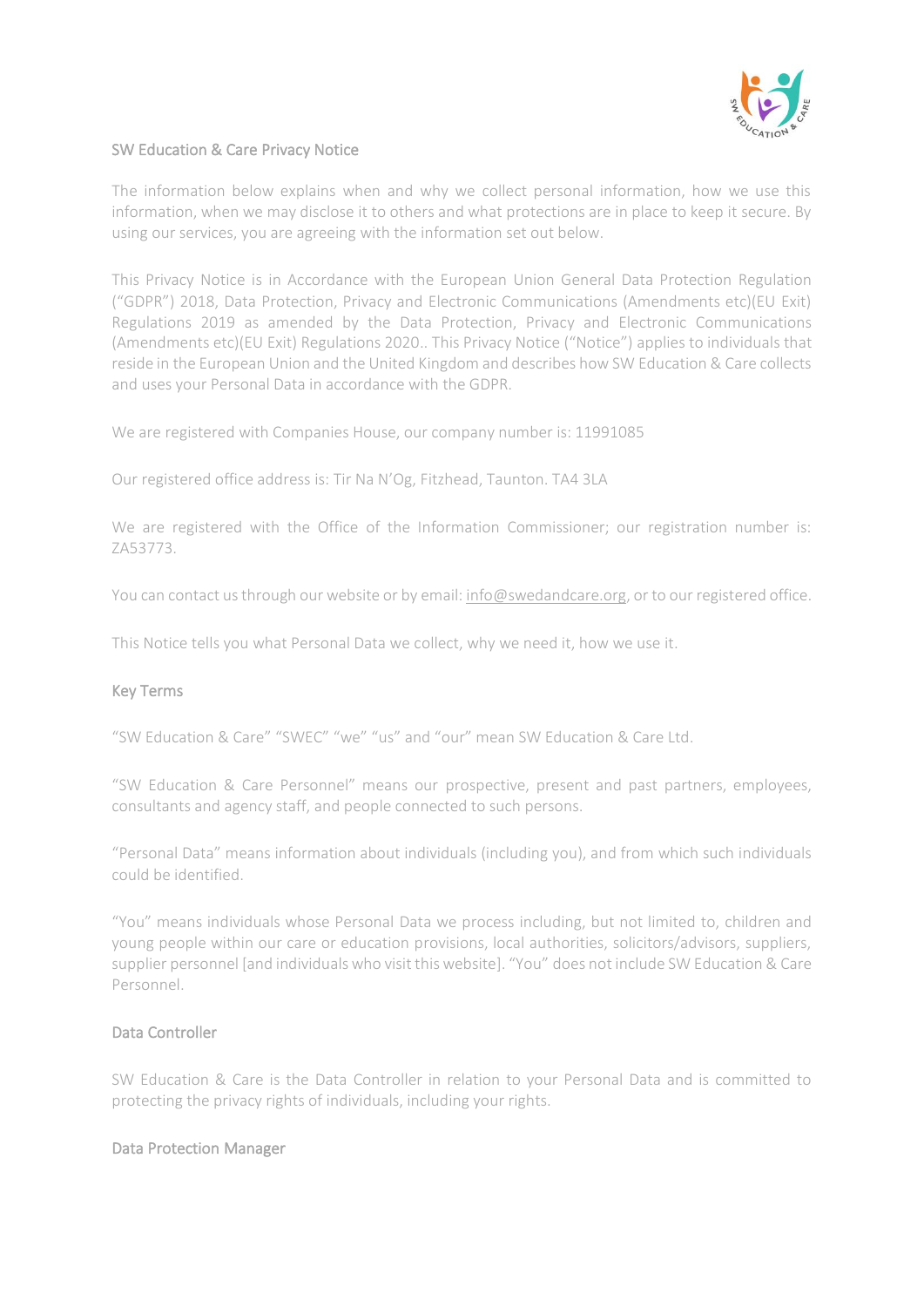

Andy Simms is our Data Protection Officer. He has oversight of SWEC's compliance obligations under the GDPR and any other applicable data protection legislation and regulation.

For questions concerning this Policy or pertaining to your Personal Data, please contact the Data protection officer email:andy@swedandcare.org Tel: 01823 765078

## How do we obtain your Personal Data?

We may obtain your Personal Data from you directly [including through your use of this website], and we will also obtain your Personal Data from a third-party source, for example, local authorities, agencies or advisors, other parties which have parental responsibility or represent you.

## What about Personal Data which you or others provide to SW Education & Care?

We collect and use different types of Personal Data about you, which will vary in type and detail depending on the circumstances and purpose of processing. Due to the nature of our organisation we do collect and store sensitive information, a defined by the ICO (Details of types of sensitive information can be found her[e https://ico.org.uk/for-organisations/guide-to-data-protection/guide-to-the-general](https://ico.org.uk/for-organisations/guide-to-data-protection/guide-to-the-general-data-protection-regulation-gdpr/key-definitions/what-is-personal-data/)[data-protection-regulation-gdpr/key-definitions/what-is-personal-data/\)](https://ico.org.uk/for-organisations/guide-to-data-protection/guide-to-the-general-data-protection-regulation-gdpr/key-definitions/what-is-personal-data/)

## What Personal Data do we collect from and about you?

Please consider the following illustrative and non-exhaustive examples:

- *Personal Data about you:* name, address, date of birth, marital status, nationality, race, gender, preferred language, medical and educational information, required accommodations, about your family life and social care chronologies;
- *Personal Data to contact your family; work or home:* name, address, telephone, and e-mail addresses;
- *Personal Data which may identify you:* photographs and video, passport;
- *Personal Data to monitor your use of our website:* IP address, traffic and location information, weblogs and other communication information.
- *Special Categories of Personal Data* about you: this includes details about your race or ethnicity, religious or philosophical beliefs, sex life, sexual orientation, political opinions, trade union membership, information about your health and genetic and biometric data).
- In relation to the young people we support we may obtain this information from forms you (or someone on your behalf) have filled in, from notes and reports about your background, health and any treatment and care you have received or need, or it may be recorded in details of contact we have had with you such as information about complaints or incidents, and referrals from commissioning bodies.
- In relation to job applications we obtain this information from application forms and CVs submitted as part of the job application process. We may also collect information about criminal convictions and offences as part of our job application and screening process.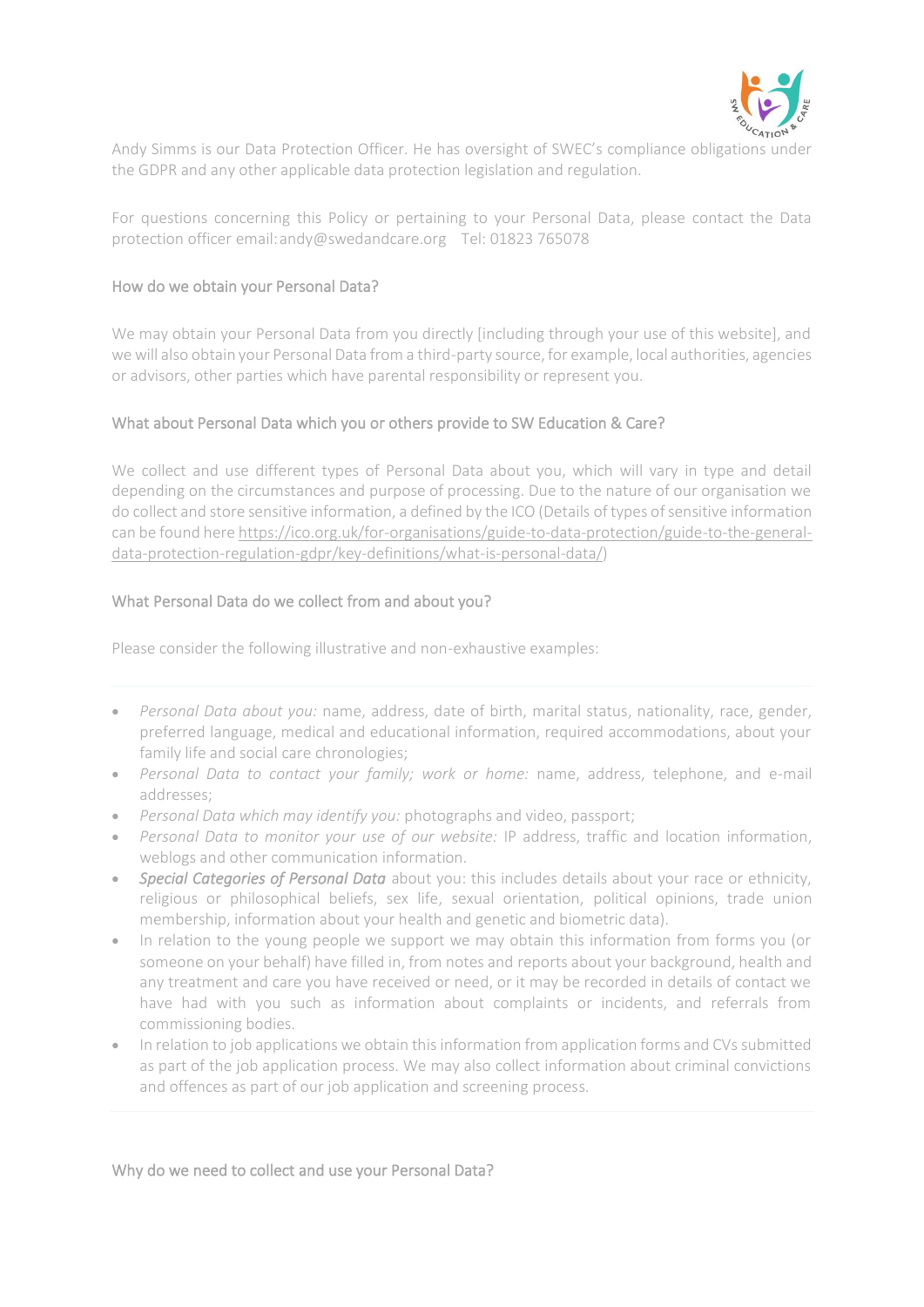

We need to collect and use your Personal Data for a number of reasons, the primary purpose being to provide appropriate support and services to children and young people in our care and/or education provisions and which may involve the use of your Personal Data in the following (non-exhaustive) ways:

- to contact you whether in your professional or personal capacity;
- to carry out investigations, risk assessments and due diligence;
- to review, draft and disclose correspondence and other documents, including court documents;
- for comparison/analytical purposes and to formulate legal opinions and provide advice
- to ensure the safeguarding and protection from harm of all in our care

We will only use your personal data when the law allows us to. Note that we may process your personal data for more than one lawful ground depending on the specific purpose for which we are using your data. Most commonly, we will use your personal data in the following circumstances:

- Where it is necessary for our legitimate interests (or those of a third party) and your interests and fundamental rights do not override those interests.
- Where we need to comply with a legal or regulatory obligation.

The information below provides an overview of data use and lawful basis of legitimate interest:

1. To deliver services to you and/or the young people in our care: Types of data: Identity, Contact details, Special categories of Personal data. Lawful basis: Performance of a contract with the relevant local authority with responsibility for a young person and adults, Necessity to comply with a legal obligation, Necessity for our legitimate interests.

2. To manage our relationship with you which will include: Types of data: Identity, Contact details, Marketing and Communications. Lawful basis: Performance of a contract with you, Necessity to comply with a legal obligation

3. For administration and protection of our business and this website: Types of data: Identity, Contact details, Technical. Lawful basis: For our legitimate interests (for running our business, provision of administration and IT services, network security, to prevent fraud and in the context of a business reorganisation or group restructuring exercise). Necessity to comply with a legal obligation.

4 Use of data analytics to improve our services, website, marketing, customer relationships and experiences: Types of data: Technical and usage. Lawful basis: Necessity for legitimate interests.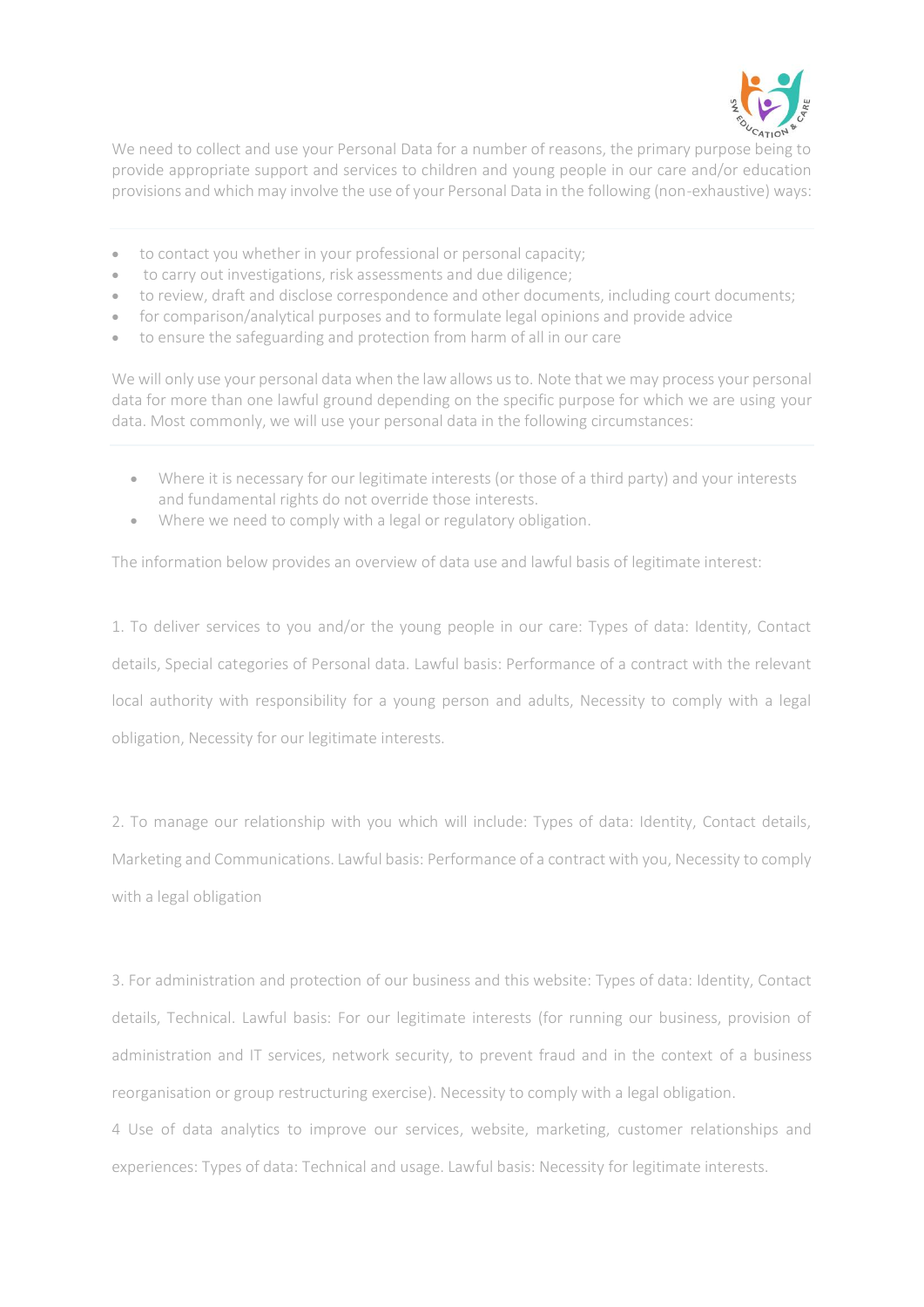

We only use your personal data for the purposes for which we collected it, unless we reasonably consider that we need to use it for another reason and that reason is compatible with the original purpose.

#### Use of cookies

The SW Education & Care website uses cookies, these are an industry standard and collect small amounts of information from websites to allow your computer to be recognised on revisiting. You can switch off cookies in your browser to disable this function.

## Who receives your Personal Data?

We may disclose your Personal Data to third parties if, but only when, we have a legal basis to do. Such recipients include but are not limited to: Local authorities, education provisions, Police, solicitors/barristers; We require all third parties to respect the security of your personal data and to treat it in accordance with the law. We do not allow our third-party service providers to use your personal data for their own purposes and only permit them to process your personal data for specified purposes and in accordance with our instructions.

# How do we protect your Personal Data?

We have security arrangements in place to guard against unauthorised access, improper use, alteration, destruction or accidental loss of your Personal Data. We take appropriate organisational and technical security measures and have rules and procedures in place to ensure that any Personal Data we hold is not accessed by anyone unauthorised to access it.

When we use third-party organisations to process your Personal Data on our behalf, they must also have appropriate security arrangements, must comply with our contractual requirements and instructions and must ensure compliance with the GDPR and any other relevant data protection legislation.

# Is your Personal Data transferred to "third countries" and, if so, what safeguards are in place?

We do not routinely transfer data outside of the EEA, however, should this be necessary we will ensure compliance with all aspects of data protection as defined within this notice.

#### How long will your Personal Data be retained by us?

It is our policy to retain your Personal Data for the length of time required for the specific purposes for which it is processed and which are set out in this Notice. However, we may be obliged to keep your Personal Data for a longer period, for example, where required by our legal and regulatory obligations or in order to ensure we have effective back-up systems. In such cases, we will ensure that your